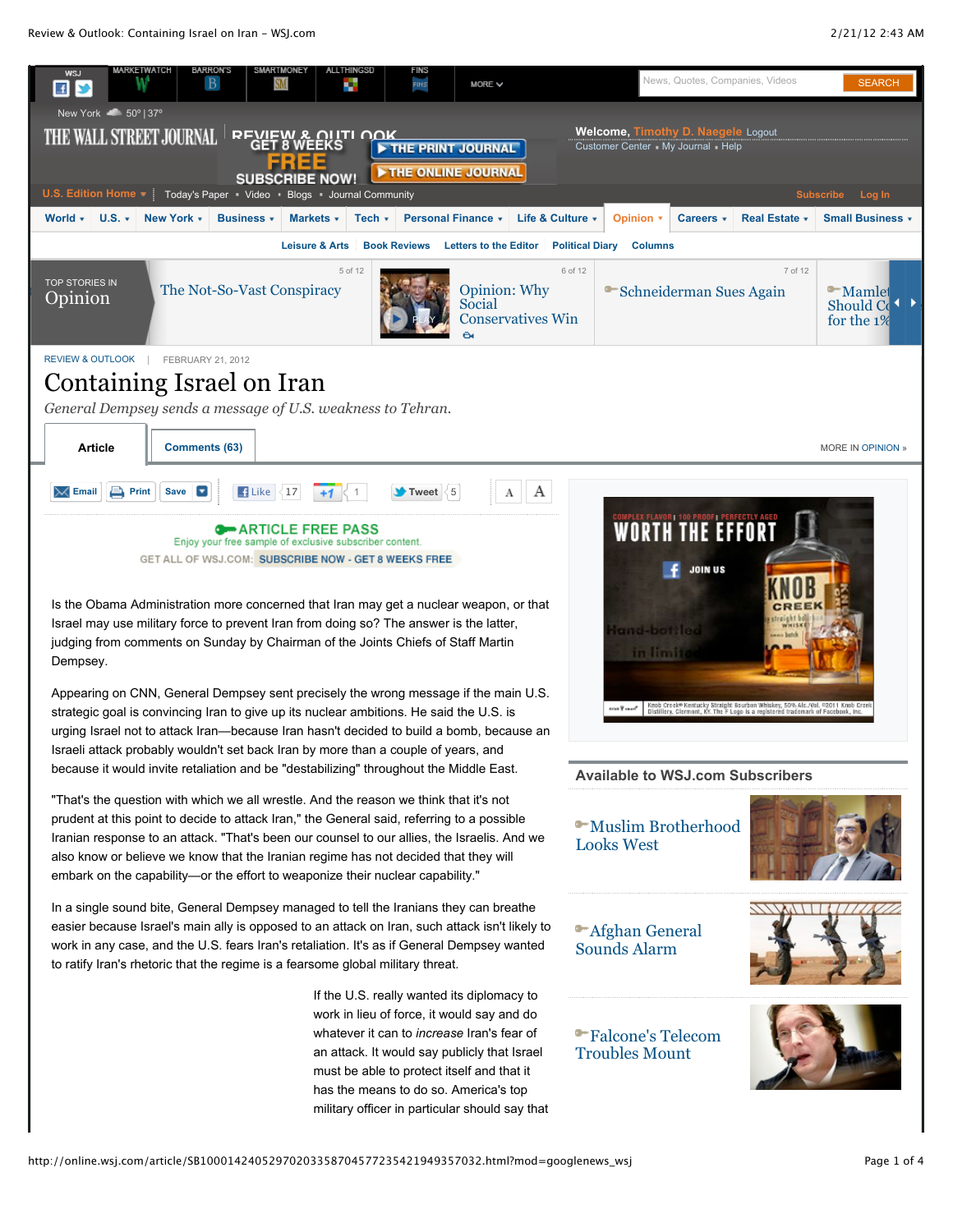### Review & Outlook: Containing Israel on Iran - WSJ.com 2012 1:43 AM 2021/12 2:43 AM 2021/12 2:43 AM



U.S. Chairman of the Joint Chiefs of Staff Gen. Martin Dempsey

if Iran escalates in response to an Israeli attack, the U.S. would have no choice but to intervene on behalf of its ally. The point of coercive diplomacy is to make an adversary understand that the costs of its bad behavior will be very, very high.

The general is not a free-lancer, so his message was almost certainly guided by the White House. His remarks only make strategic sense if President Obama's real priority is to contain Israel first—especially before the November election.

This might also explain General Dempsey's comments that the U.S. doesn't believe Iran's regime has decided

to build an atomic bomb and that it is a "rational" actor, like, say, the Dutch. This would be the same rational Iran that refuses to compromise on its nuclear plans despite increasingly damaging global sanctions, and the same prudent actor that has sent agents around the world to bomb Israeli and Saudi targets, allegedly including in a Washington, D.C. restaurant.

Iran doesn't need to explode a bomb, or even declare that it has one, to win its nuclear standoff. All it needs to do is get to the brink and make everyone believe it can build a bomb when it wants to. Then the costs of deterring Iran go up exponentially, and the regime's leverage multiplies in the Middle East and against American interests. General Dempsey's assurances obscure that military and political reality.

Like most of Mr. Obama's Iran policy, General Dempsey's comments will have the effect of making war more likely, not less. They will increase Israel's anxiety about U.S. support, especially if Mr. Obama is re-elected and he has a freer political hand. This may drive Israel's leadership to strike sooner. Weakness invites war, and General Dempsey has helped the Administration send a message of weakness to Israel and Iran.

| <b>JOIN THE DISCUSSION</b><br>63 Comments, add yours »                                                                                                                                                                                           | <b>MORE IN</b><br><b>Opinion</b> »                               |                       | <b>Robert McDow</b>                  |  |
|--------------------------------------------------------------------------------------------------------------------------------------------------------------------------------------------------------------------------------------------------|------------------------------------------------------------------|-----------------------|--------------------------------------|--|
|                                                                                                                                                                                                                                                  |                                                                  | <b>Concerned Scie</b> |                                      |  |
|                                                                                                                                                                                                                                                  |                                                                  |                       | <b>Containing Isra</b>               |  |
|                                                                                                                                                                                                                                                  |                                                                  |                       | The Not-So-Va                        |  |
|                                                                                                                                                                                                                                                  | 喧<br>$\mathsf{K}$ Email<br>$\Box$ Print<br><b>Order Reprints</b> | <b>Most Popul</b>     |                                      |  |
|                                                                                                                                                                                                                                                  |                                                                  | Read                  | Emaile                               |  |
| <b>SPONSORED LINKS</b>                                                                                                                                                                                                                           |                                                                  | 1.                    | 'Colbe                               |  |
| <b>Deluxe Israel</b><br>Privately escorted or group tours, 5-star service, many departures<br>www.yallatours.com<br><b>Israel Christian Tours</b><br>Many 1st class dates - Protestant Evangelical individuals & groups.<br>www.pilgrimtours.com |                                                                  |                       | $\blacksquare$ Opin<br><b>Know A</b> |  |
|                                                                                                                                                                                                                                                  |                                                                  |                       | Mexico                               |  |
| <b>New Car Pricing</b>                                                                                                                                                                                                                           | 4.                                                               | Religion              |                                      |  |
| Buying a New Car, SUV or Hybrid? Discount Prices from Local Dealers!<br>www.WhyPaySticker.com                                                                                                                                                    |                                                                  |                       | $-Mexi$                              |  |
| <b>Classic Cars</b><br>Looking For Classic Cars? Find it Nearby With Local.com!<br>Local.com                                                                                                                                                     |                                                                  |                       | Most Read Ar                         |  |
|                                                                                                                                                                                                                                                  |                                                                  |                       | <b>Latest Head</b>                   |  |
|                                                                                                                                                                                                                                                  | <b>JOURNAL COMMUNITY</b>                                         |                       | <b>Alert on Hacke</b>                |  |
|                                                                                                                                                                                                                                                  |                                                                  |                       |                                      |  |

## Ohio Conservatives Find Their Man Get your 8 week risk free trial **SUBSCRIBE NOW Email Newsletters and Alerts** The latest news and analysis delivered to your in-box. Check the boxes below to sign up. ■ On the Editorial Page Best of the Web Today SIGN UP Manage Email Preferences **Most Popular on Facebook [Most Popular Video](http://online.wsj.com/video-center/most-popular-today.html) Fisker Karma: The Whitney Houston's Democracy Derailed - Egypt's Visit to Her Mother World's Most Interesting Car Unraveled** 6:50 **Revolution**  $2.45$ 21:14 **More in Opinion** McGurn: Sex, Lies and Rick Santorum vell: The U.N. Threat to Internet Freedom entists Reply on Global Warming ael on Iran ast Conspiracy **[Most Popular](http://online.wsj.com/public/page/most_popular.html)** ed [Video](http://online.wsj.com/article/SB10001424052970203358704577235421949357032.html?mod=googlenews_wsj#mostPopular_mostPopularVideo) [Commented](http://online.wsj.com/article/SB10001424052970203358704577235421949357032.html?mod=googlenews_wsj#mostPopular_mostCommented) ert Report' Suspended ion: Naomi Schaefer Riley: What the Mormons **hout Welfare** Says Riot Masked Prison Escape n for Everyone ico Prison Riot Leaves 44 Dead ticles Feed dlines

| .<br>.<br><br>.<br>.<br>.<br>ちょうしゃ ショーマン じょうこうさい きょうしょ<br>.<br>.<br>.<br>.<br>,,,,,,,,,,,,,,,,,,,<br>.<br><br>.<br>.<br>,,,,,,,,,,,,,,,,,,,,,<br>.<br><br>.<br> | COMMUNITY |      |
|-----------------------------------------------------------------------------------------------------------------------------------------------------------------|-----------|------|
| http://online.wsj.com/article/SB10001424052970203358704577235421949357032.html?mod=googlenews_wsj                                                               |           | Page |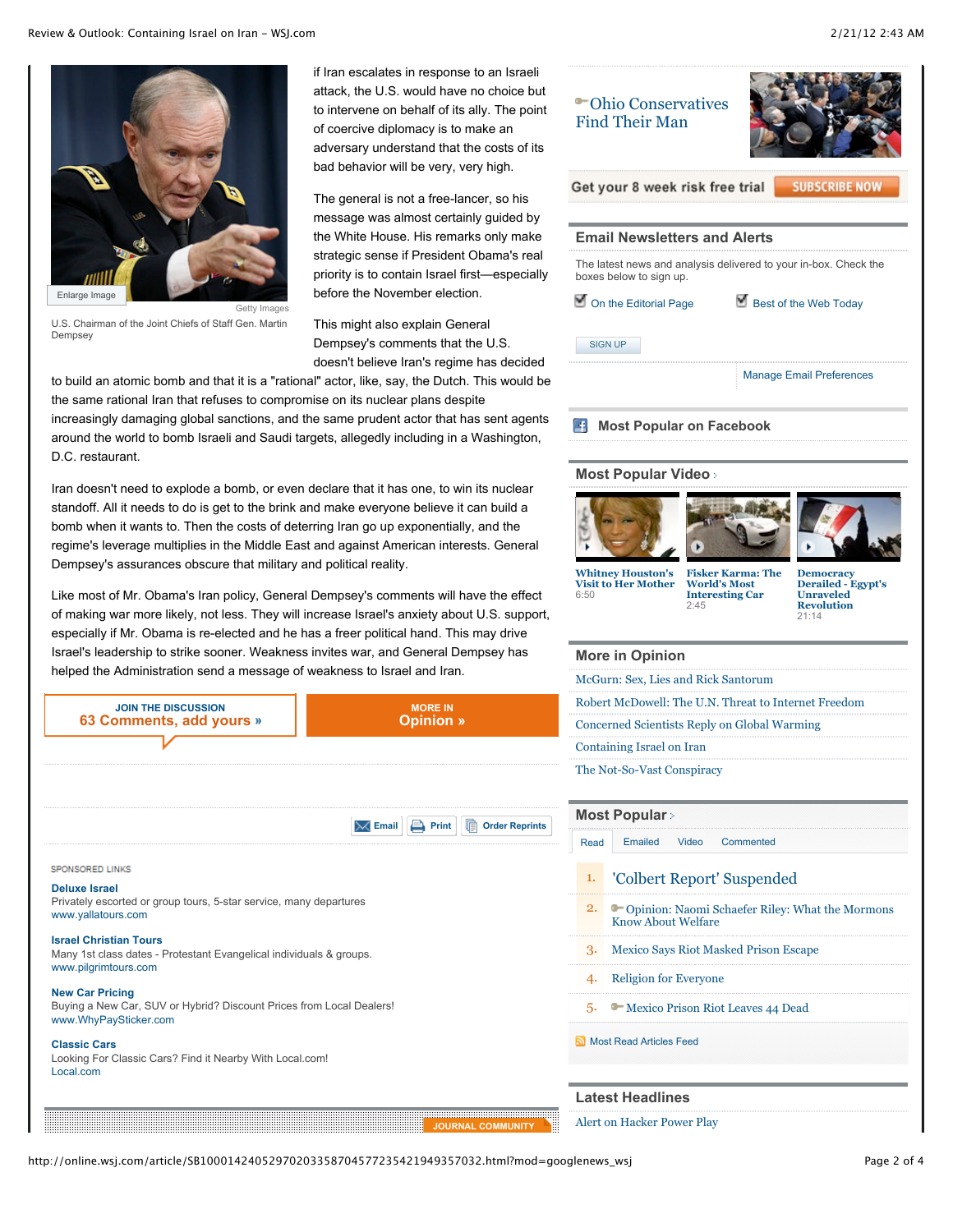



**[Religion for Everyone](http://online.wsj.com/article/SB10001424052970204883304577221603720817864.html?mod=WSJ_hp_editorsPicks_1) Shadid's Voice Critical**



**to Understanding Middle East**



**Muslim Brotherhood Looks West**

# THE WALL STREET JOURNAL.

#### **Customer Center:**

- My Account
- My Subscriptions
- 

#### **Create an Account:**

- Register for Limited Access
- Subscribe to WSJ.com
- Sign up for WSJ Professional
- Subscribe to WSJ Weekend -
- Print Edition

#### **Help & Information Center:**

- Help
- Customer Service
- Contact Us
- Global Support
- New on WSJ.com
- Print Subscriber Services

#### **About:**

- News Licensing
- Reprints
- Advertising Classifieds
- Advertise Locally
- Conferences
- About Dow Jones
- Privacy Policy UPDATED 10/18/2011
- Your Ad Choices
- Subscriber Agreement & Terms of Use Updated
- Copyright Policy Jobs at WSJ.com
	-
- Autos Careers Real Estate

**WSJ.com:** Site Map Home World  $U.S.$ New York Business Markets Market Data Tech

Small Business

Personal Finance Life & Culture Opinion

- 
- Student Journal
- Corrections
- SafeHouse Send Us

#### **Tools & Formats:**

- Today's Paper
- Video Center
- 
- 
- 
- 
- 
- Alerts
- **Newsletters**
- Mobile
- WSJ Social
- Tablet Edition
- Podcasts
- **N** [RSS Feeds](http://online.wsj.com/rss?mod=WSJ_footer)
- Journal Community
- **v** [WSJ on Twitter](http://online.wsj.com/public/page/twitter.html?mod=WSJ_footer)
- **E** [WSJ on Facebook](http://www.facebook.com/wsj)
- **M** [WSJ on Foursquare](http://online.wsj.com/foursquare?mod=WSJ_footer)
- My Journal

- THE WALL STREET JOURNAL. **Digital Network**
- WSJ.com
- Marketwatch.com
- 
- Barrons.com
- SmartMoney.com
- AllThingsD.com
	- [FINS:](http://www.fins.com/?mod=WSJ_footer) [Finance,](http://www.fins.com/finance/?mod=WSJ_footer) [IT jobs,](http://it-jobs.fins.com/?mod=WSJ_footer) [Sales jobs](http://sales-jobs.fins.com/?mod=WSJ_footer)
- BigCharts.com
- Virtual Stock Exchange
- WSJ Radio
- Professor Journal
- WSJ U.S. Edition
- WSJ Asia Edition
- WSJ Europe Edition
- WSJ India Page
- Foreign Language Editions:
- WSJ Chinese
- WSJ Japanese
- [BACK TO TOP](http://online.wsj.com/article/SB10001424052970203358704577235421949357032.html?mod=googlenews_wsj#top)  $\triangle$
- 
- 
- 
- Graphics
- Columns
- Blogs
- Topics
- Guides
- -
- 
-